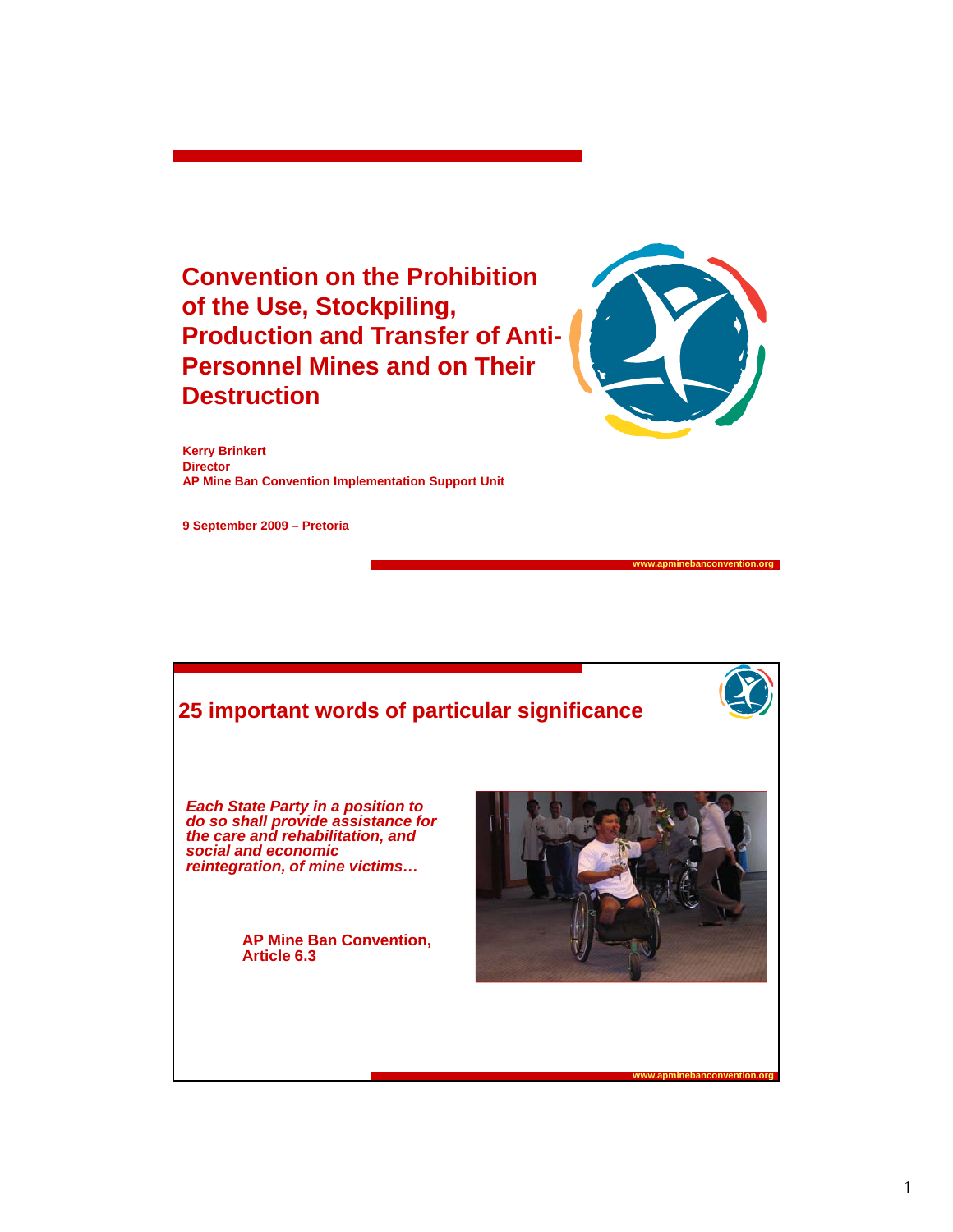

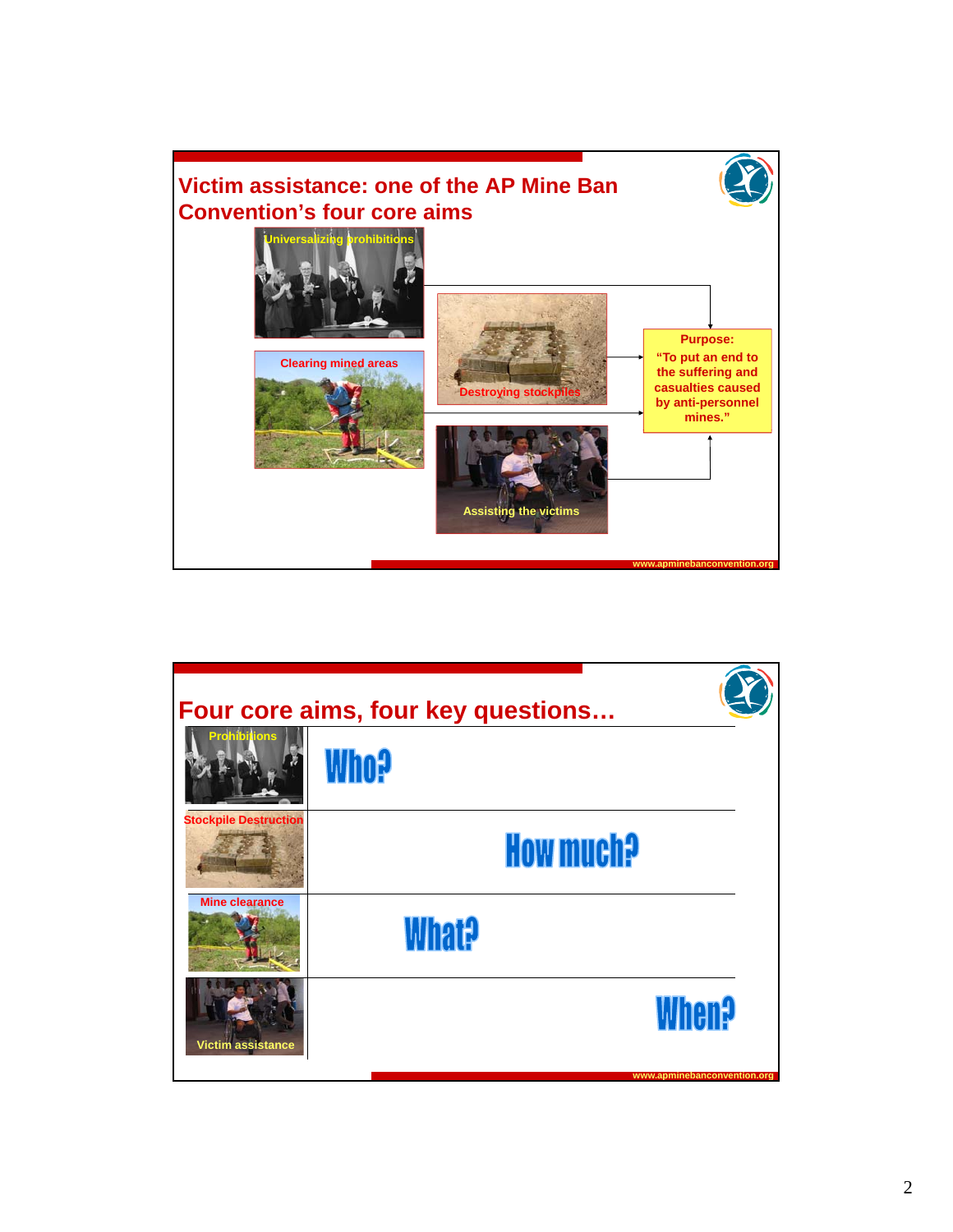

## **Four core aims: Who? What? How much? By when?**

| Prohibilions                 | <b>Who is</b><br>responsible?<br><b>All States Parties</b>                                            | <b>Specifically, each</b><br>actor is responsible<br>for what?<br>No use, production,<br>transfer, etc. of AP<br>mines                | How will this be<br>measured?<br>Yes or no: Use.<br>production,<br>transfer, etc. of AP<br>mines?                | By when?<br><b>Immediately and</b><br>always |
|------------------------------|-------------------------------------------------------------------------------------------------------|---------------------------------------------------------------------------------------------------------------------------------------|------------------------------------------------------------------------------------------------------------------|----------------------------------------------|
| <b>Stockpile Destruction</b> | <b>Who is</b><br>responsible?<br><b>All States Parties</b><br>reporting stockpiled<br><b>AP mines</b> | <b>Specifically, each</b><br>actor is responsible<br>for what?<br><b>Destroving all AP</b><br>mine stockpiles<br>under jur. / control | How will this he<br>measured?<br>Number of mines<br>destroved relative<br>to those reported                      | By when?<br><b>Within four years</b>         |
| <b>Mine clearance</b>        | <b>Who is</b><br>responsible?<br><b>All States Parties</b><br>reporting AP mines<br>in mined areas    | <b>Specifically, each</b><br>actor is responsible<br>for what?<br><b>Destroying all</b><br>emplaced AP mines<br>under jur. / control  | How will this he<br>measured?<br>Amount of area<br>cleared, number of<br>mines destroyed<br>relative to reported | By when?<br><b>Within ten years</b>          |
| Victim assistance            | Who is<br>responsible?<br>7777777777                                                                  | Specifically, each<br>actor is responsible<br>for what?<br>??????????                                                                 | How will this be<br>measured?<br>7777777777                                                                      | By when?<br>7777777777                       |

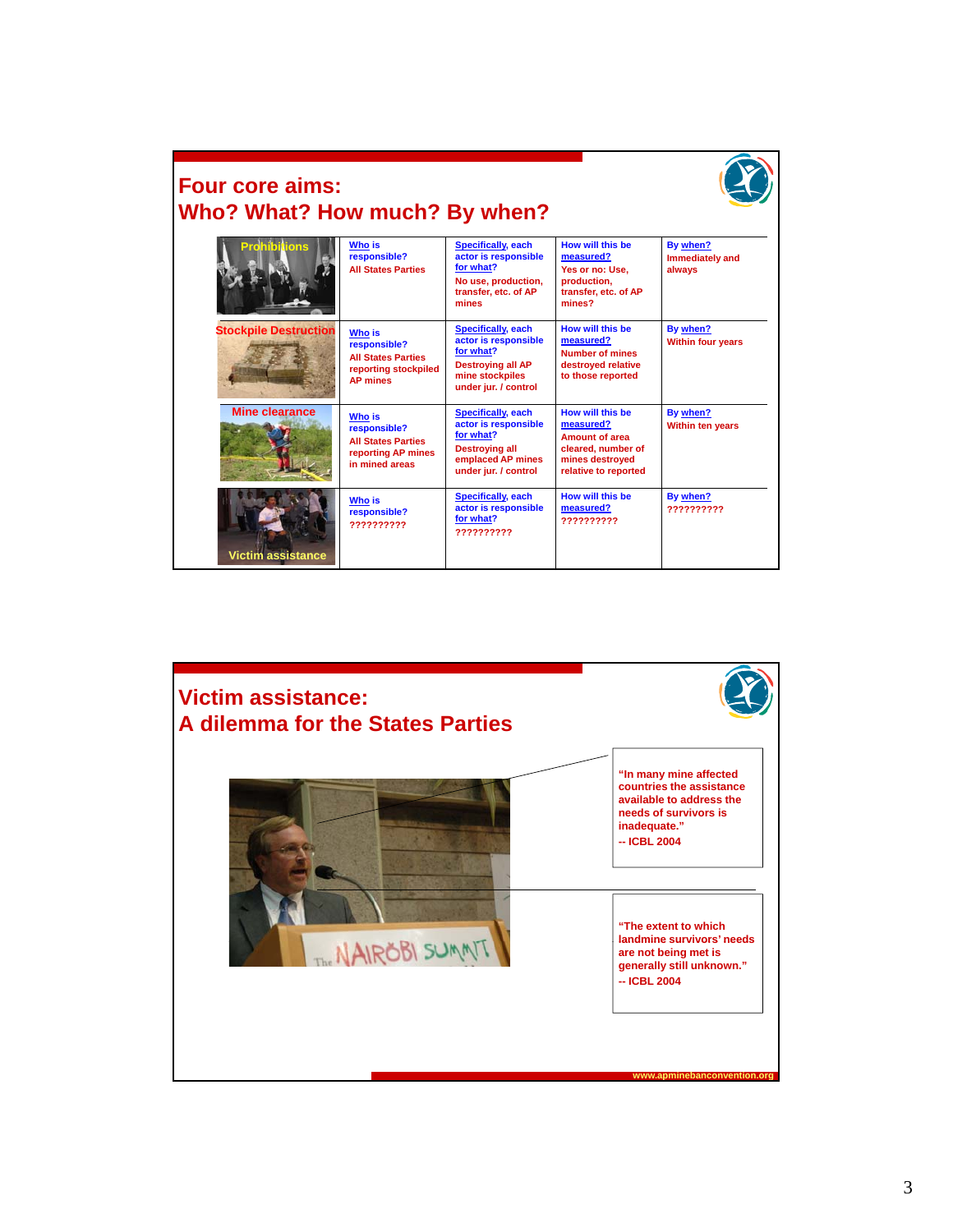

#### **Victim assistance: Understanding the aim**

*Victim* **as defined by the States Parties:**

- **"Those who either individually or collectively have suffered physical or psychological injury have suffered physical or psychological injury, economic loss or substantial impairment of their fundamental rights through acts or omissions related to mine utilization."**
- **A broad approach to what is considered a landmine victim has been accepted.**
- **However, the majority of attention has been focused on providing assistance to those focused on providing assistance to individuals directly impacted by mines.**
- **These individuals have specific needs for assistance.**



**www.apminebanconvention.org**

#### **Victim assistance: Understanding the aim**

*Victim assistance***, defined by the States Parties:**

- **Understanding the extent of the challenges faced**
- **Emergency and continuing medical care**
- **Physical rehabilitation, including physiotherapy, prosthetics and assistive devices**
- **Psychological support and social reintegration;**
- **Economic reintegration**
- **The establishment, enforcement and implementation of relevant laws and public policies**

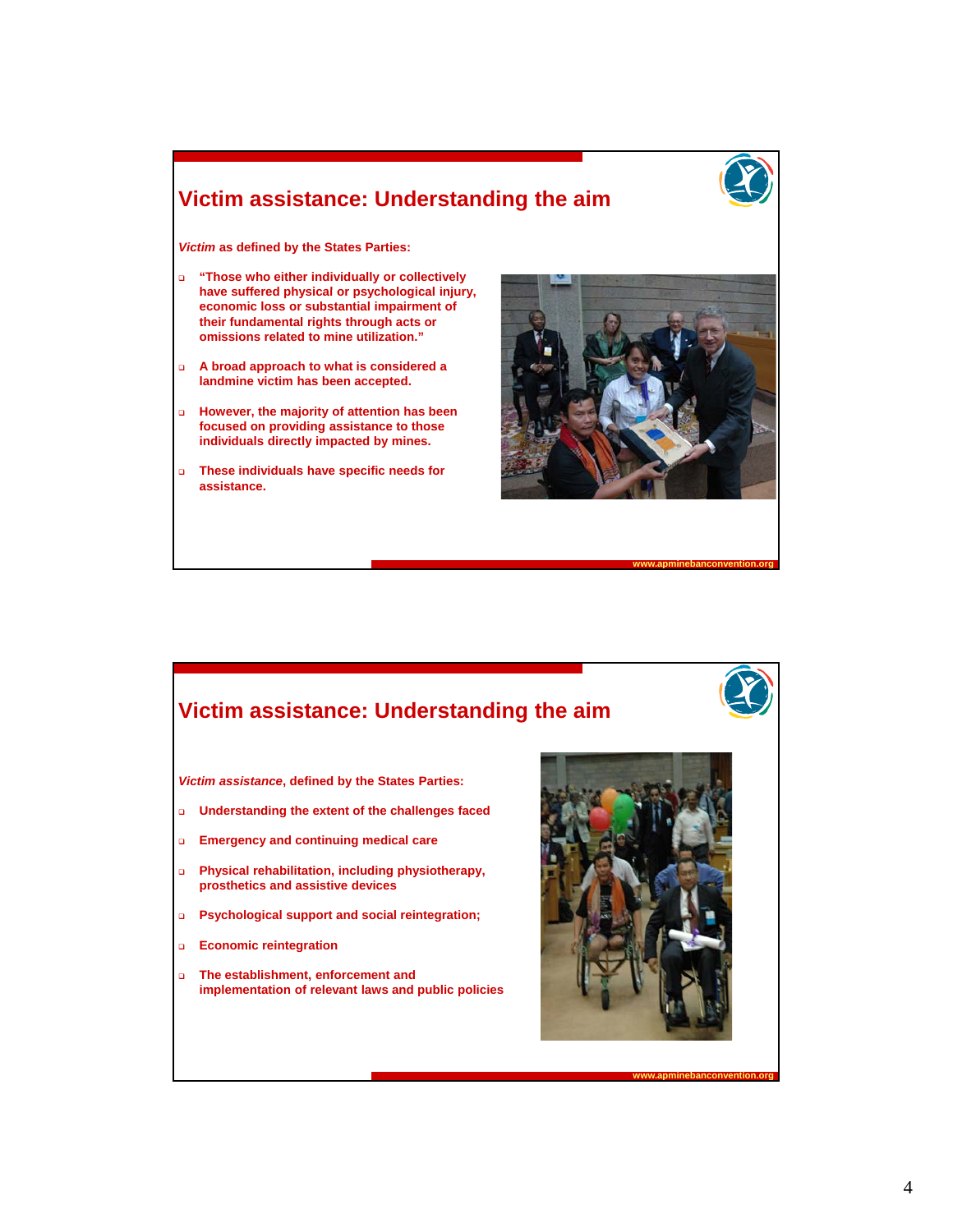#### **Victim assistance: Understanding the broader context**

*Victim assistance Victim* **in the context of disability: in the context of**

- **Survivors are a sub-group of larger communities of persons with injuries and disabilities.**
- **The problems faced by landmine survivors are similar to the challenges faced by other persons with injuries and disabilities.**
- **Landmine victim assistance should not exclude any person injured or disabled in another manner.**



**www.apminebanconvention.org**

#### **Victim assistance: Understanding the broader context**

*Victim assistance* **in the context of health care, social**   $s$ ervices, rehabilitation, reintegration and human rights:

- **Victim assistance does not require the development of new fields or disciplines.**
- **Landmine victim assistance should be viewed as a part of a country's overall public health and social services systems and human rights frameworks.**
- **These systems and frameworks should be made These systems and frameworks should be adequate to meet the needs of all citizens including landmine victims.**

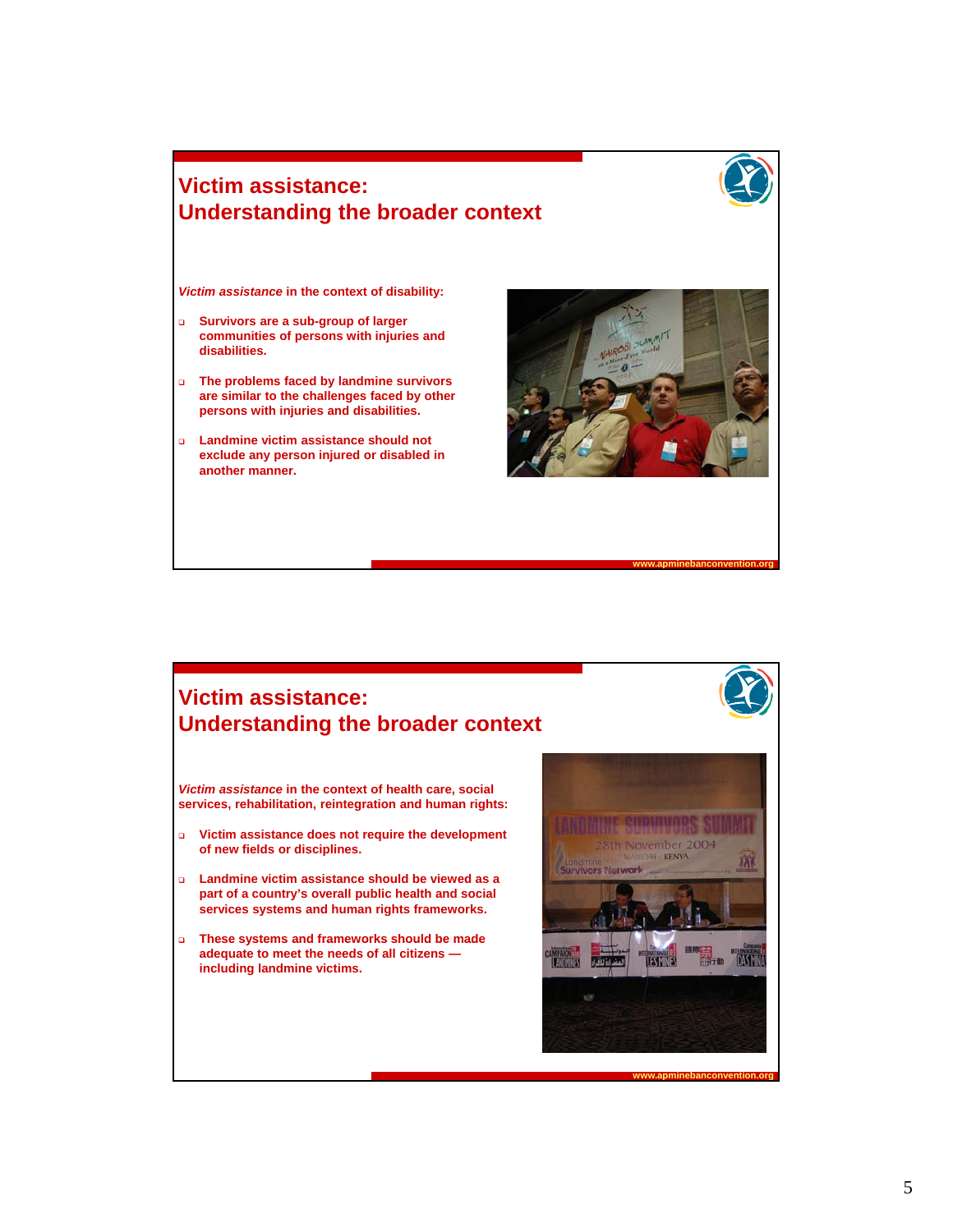

- **Each State Party in a position to do so has a responsibility to support mine victims responsibility to support mine victims.**
- **It is a basic responsibility of a State to ensure the wellbeing of its population.**
- **This responsibility is most pertinent for those States that are responsible for significant numbers – hundreds or thousands – of landmine survivors.**
- **While not forgetting the responsibilities to landmine While not forgetting the responsibilities to victims wherever they may be, a greater emphasis must be placed on the fulfilment of the responsibilities to landmine victims by these States Parties.**



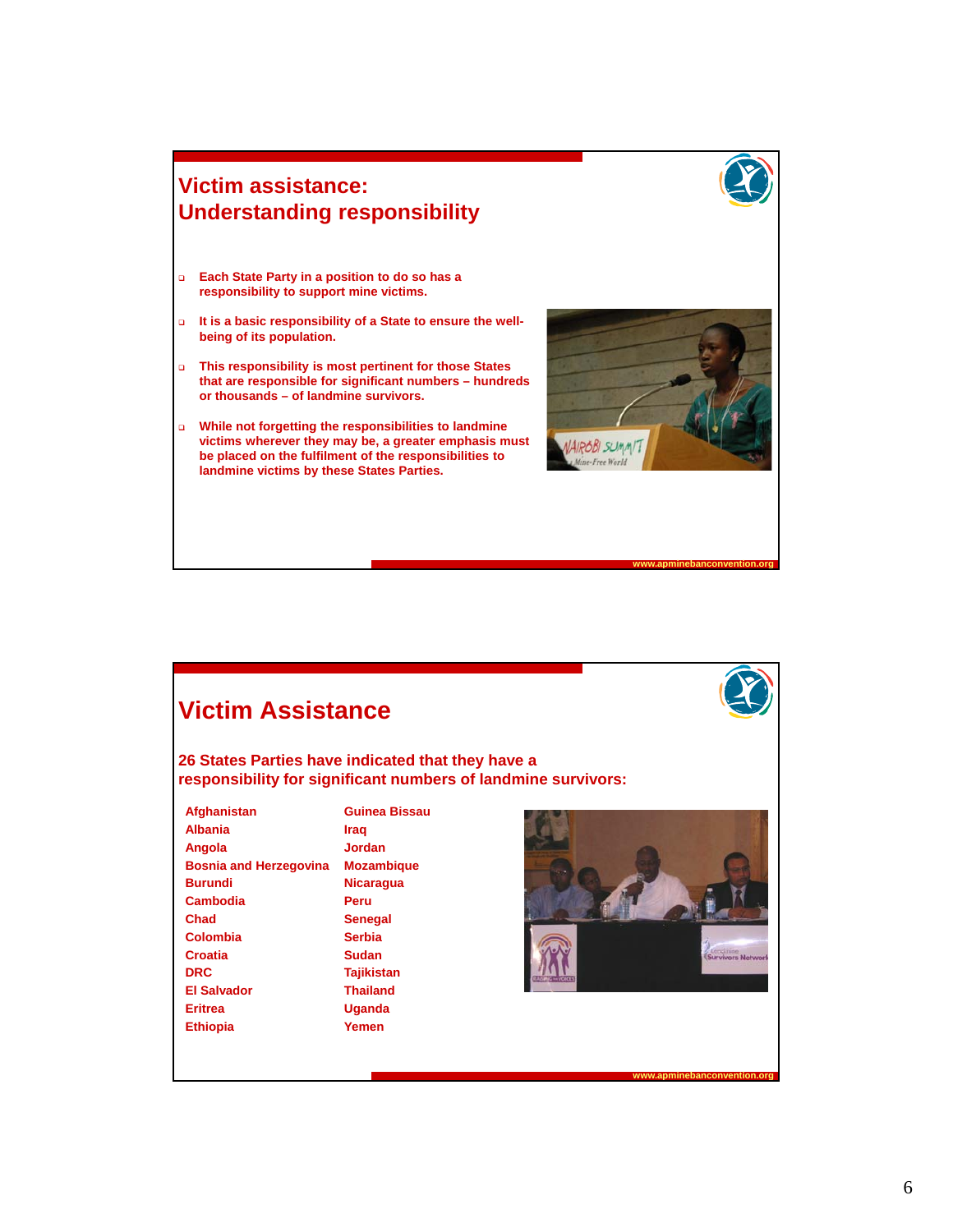

## **Victim assistance: Who? What? How much? By when?**

| Victim assistance<br><b>Understanding the</b><br>challenge, health care,<br>physical rehab,<br>psychological support                                                                | <b>Who is</b><br>responsible?<br><b>Afghanistan</b><br><b>Albania</b>            | <b>Specifically, each</b><br>actor is responsible<br>for what?                                     | How will this be<br>measured?                                                                                                                                                                                                     | By when?<br><b>Objectives need to be</b> |
|-------------------------------------------------------------------------------------------------------------------------------------------------------------------------------------|----------------------------------------------------------------------------------|----------------------------------------------------------------------------------------------------|-----------------------------------------------------------------------------------------------------------------------------------------------------------------------------------------------------------------------------------|------------------------------------------|
|                                                                                                                                                                                     | Angola<br><b>Bosnia and</b><br>Herzegovina                                       |                                                                                                    | What can be / should be achieved will be<br>different for each State Party.                                                                                                                                                       |                                          |
|                                                                                                                                                                                     | <b>Burundi</b><br>Cambodia<br>Chad<br>Colombia<br>Croatia                        |                                                                                                    | As the ultimate responsibility rests with<br>the State, each must define what can<br>be / should be achieved.                                                                                                                     |                                          |
| & social reintegration,<br>economic reintegration,<br>legal / policy framework.                                                                                                     | DRC.<br><b>FI Salvador</b><br><b>Eritrea</b>                                     | Others may assist in understanding<br>problems, developing plans and<br>monitoring implementation. |                                                                                                                                                                                                                                   |                                          |
| Does not require the<br>development of new<br>fields or disciplines.                                                                                                                | <b>Ethiopia</b><br>Guinea Bissau<br>Iraa<br><b>Jordan</b>                        | However, real and sustainable progress<br>cannot be made without the affected                      |                                                                                                                                                                                                                                   |                                          |
| <b>Requires that public</b><br>health and social<br>services systems and<br>human rights<br>frameworks are<br>adequate to meet the<br>needs of all citizens -<br>including landmine | <b>Mozambique</b><br><b>Nicaragua</b><br>Peru                                    |                                                                                                    | <b>States Parties themselves "owning"</b><br>the problem and the solutions to it.<br>Until what is desired is measurable and<br>time-bound, success / failure will<br>constantly be an undefined and / or a<br>changeable target. |                                          |
|                                                                                                                                                                                     | <b>Senegal</b><br><b>Serbia</b><br>Sudan<br><b>Taiikistan</b><br><b>Thailand</b> |                                                                                                    |                                                                                                                                                                                                                                   |                                          |
| victims.                                                                                                                                                                            | Uganda<br>Yemen                                                                  |                                                                                                    |                                                                                                                                                                                                                                   |                                          |

## **Affected States Parties can / should set the agenda:**

- **What in concrete terms do you want to achieve by when?**
- **Is what you want to achieve SMART? (Specific, Measurable, Achievable, Relevant, Time-Bound)**
- **Are all relevant ministries engaged in establishing SMART objectives and developing plans?**
- **What is your plan to achieve what it is you want to achieve?**
- **Do your plans take into account the place of landmine victim assistance in broader contexts?**

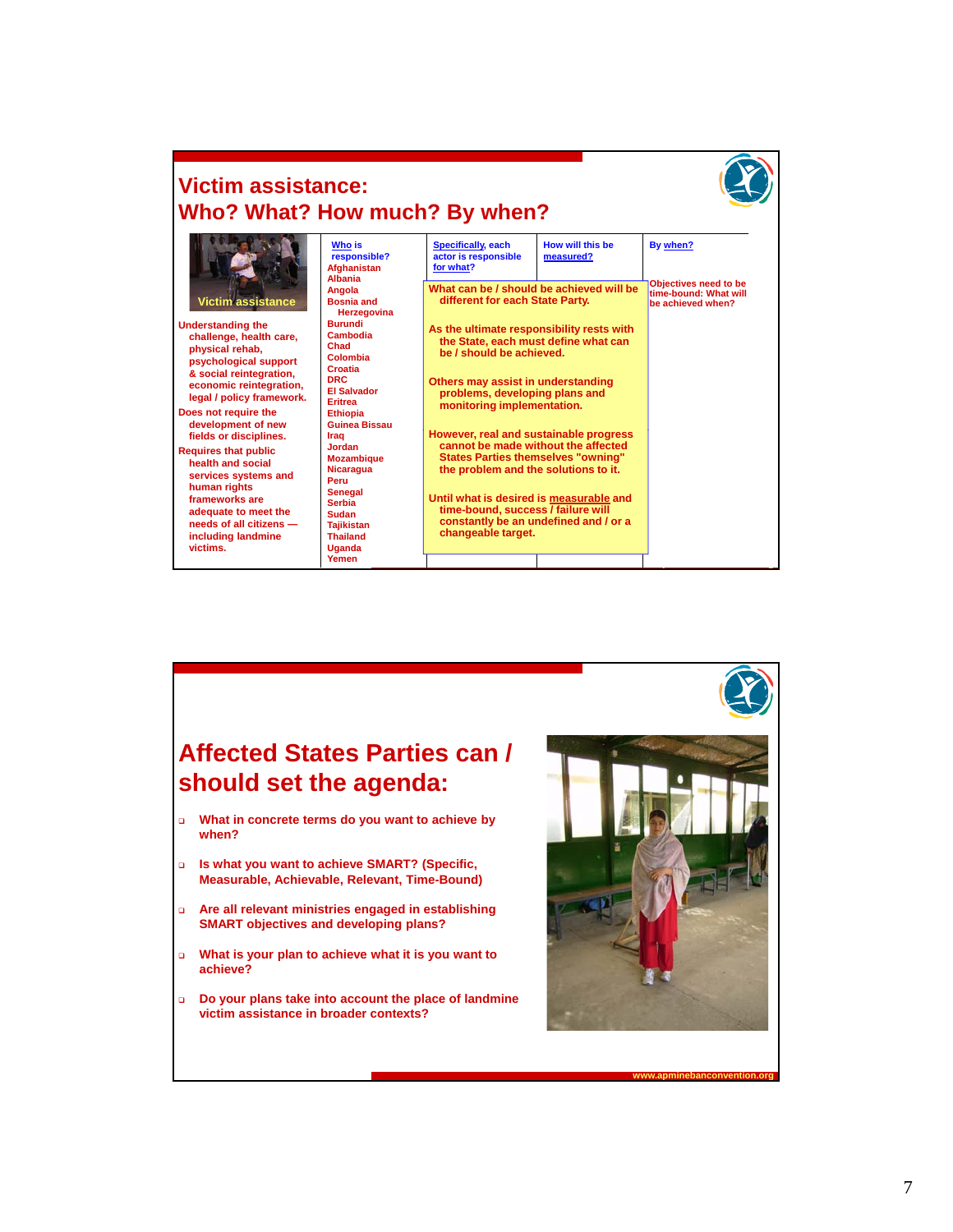

### **10 steps in developing a national response**

- **1. Sensitise relevant ministries to Convention obligations.**
- **2. Establish an inter-ministerial group, inclusive 9. Complete a plan, taking into account plans**  of survivors and civil society organisations, and budgets of existing ministerial activiti **to oversee the process.**
- **3. Assign responsibility to various ministries according to competence.**
- **4. Organise a national workshop begin a situation analysis and to develop goals.**
- **5 Complete the situation analysis establishing findal inventory of who is doing what, and, what plans and strategies are already in place.**
- **6. Review the situation analysis to project what the situation should look like in the future.**
- **7. Establish SMART objectives.**
- **8. Organise a second workshop to seek views on the development a national plan.**
- **and budgets of existing ministerial activities.**
- **10. Mobilise resources, ensuring integration into broader appeals for development assistance.**



## **Victim Assistance: progress**

#### 2009 – Pretoria

- $\Box$  Strategic effort to apply these conclusions
- $\Box$  VA largely treated analogous to other obligations
- □ Sovereign States logically ultimately responsible
- □ 26 States Parties with significant responsibilities
- □ Better data on survivors, SMART objectives
- □ NGOs can now critique relative to a benchmark
- □ Convention's practices the model for the CCM